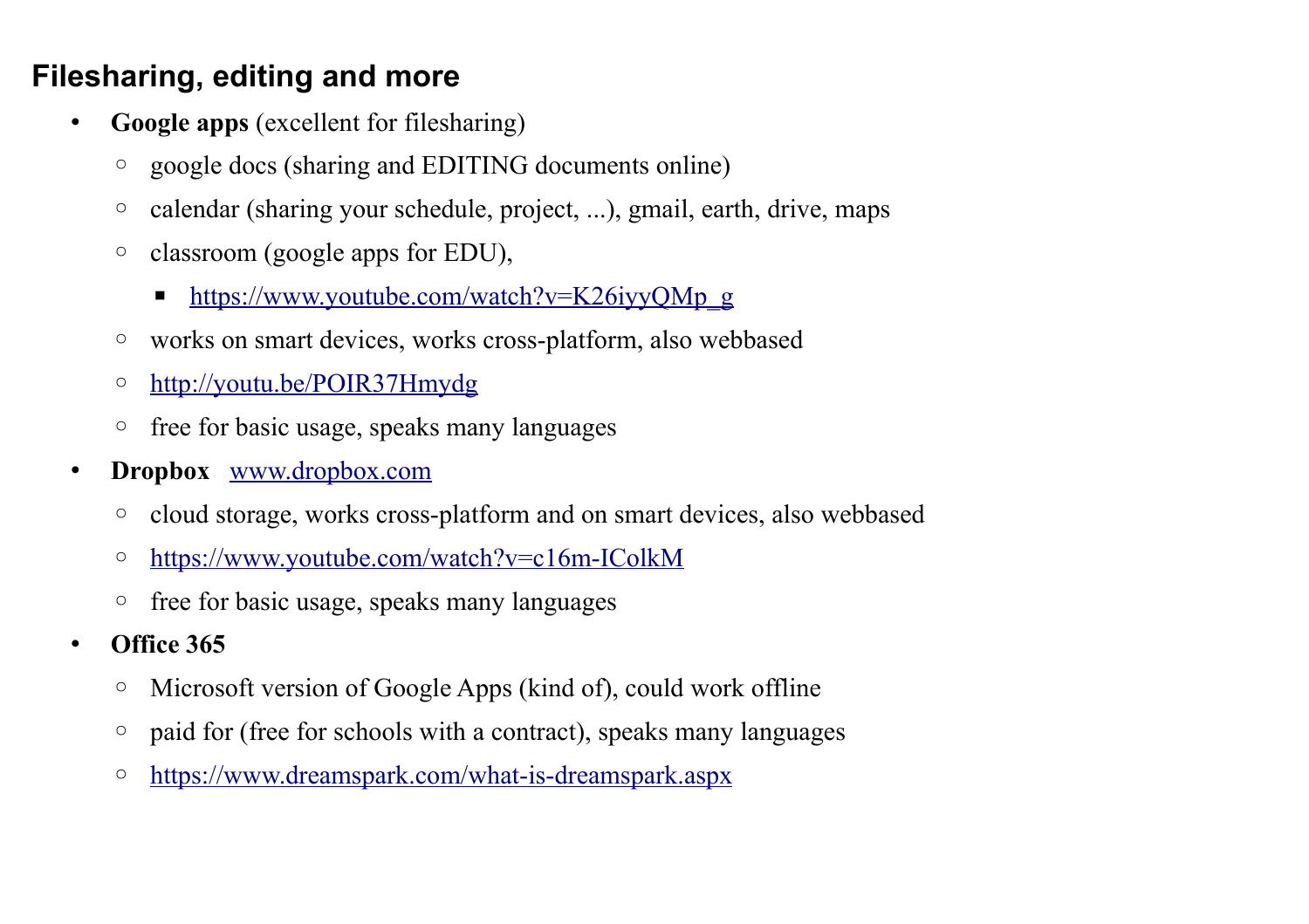## **LMS (Learning Management Systems)**

- **Edmodo** <https://www.edmodo.com/>
	- Webbased, facebook-like collaborative tool, currently completely free, Speaks many languages
	- Edmodo helps connect all learners with the people and resources needed to reach their full potential.
	- Overview:<http://youtu.be/4-KBwriCO-Q>
	- Tutorial:<https://youtu.be/zzXt4PqZvd0>
- **Google classroom** <http://www.google.com/edu>
	- on the same principle as Edmodo
- **Schoology** <https://www.schoology.com/>
- **Canvas** <https://www.canvas.net/>
- **Moodle**
	- complete LMS system, opensource
	- use on your own servers (private cloud)
- **Youtube for education** <https://www.youtube.com/edu>
	- Videos, documents, audio, photos for education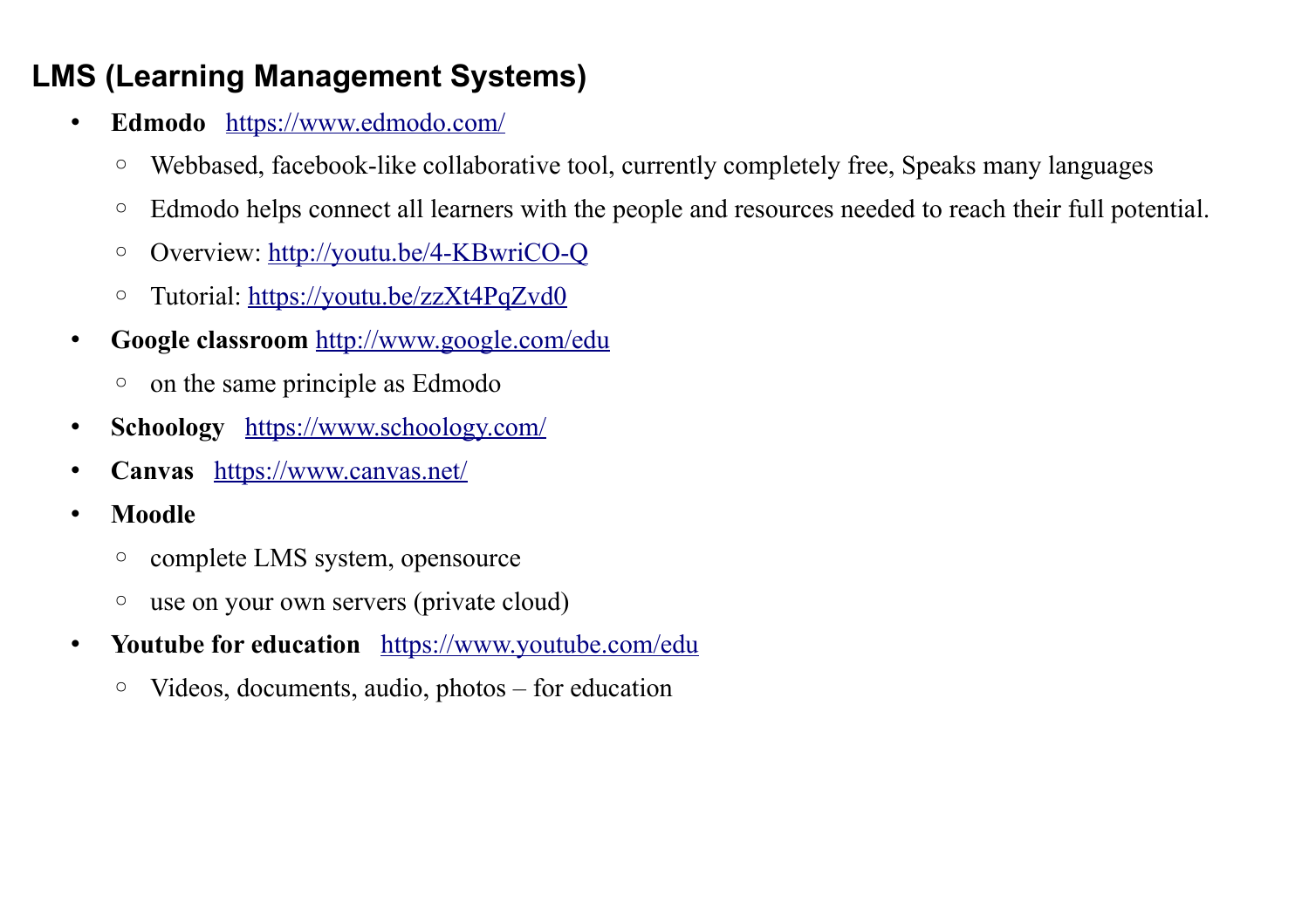#### **Screencasting, audio / video edit**

- **Snipping tool** (built in Windows 7 and up)
	- screenshot / rectangle selection with highlighting
- **Jing** (Enhance Your Online Conversations) <http://www.techsmith.com/jing.html>
	- excellent for guides and help like videos, watch Overview video
	- works cross-platform, English and 3 more
- **Snagit** next level of Jing (more options, paid for)
- **Camtasia** next level of Snagit (more options, paid for)
- **TubeChop** <http://www.tubechop.com/>
- **DVDvideosoft** <http://www.dvdvideosoft.com/free-dvd-video-software.htm>
	- convert video and audio files between different formats as well as iPod, PSP, iPhone, BlackBerry and all other popular mobile phones and devices;
	- perform basic editing of audio and video files
- **Magisto** <https://www.magisto.com/>
	- Turns your everyday videos and photos into movies
- **Audacity** <http://audacity.sourceforge.net/download/windows>
	- on portableapps (look down), cross-platform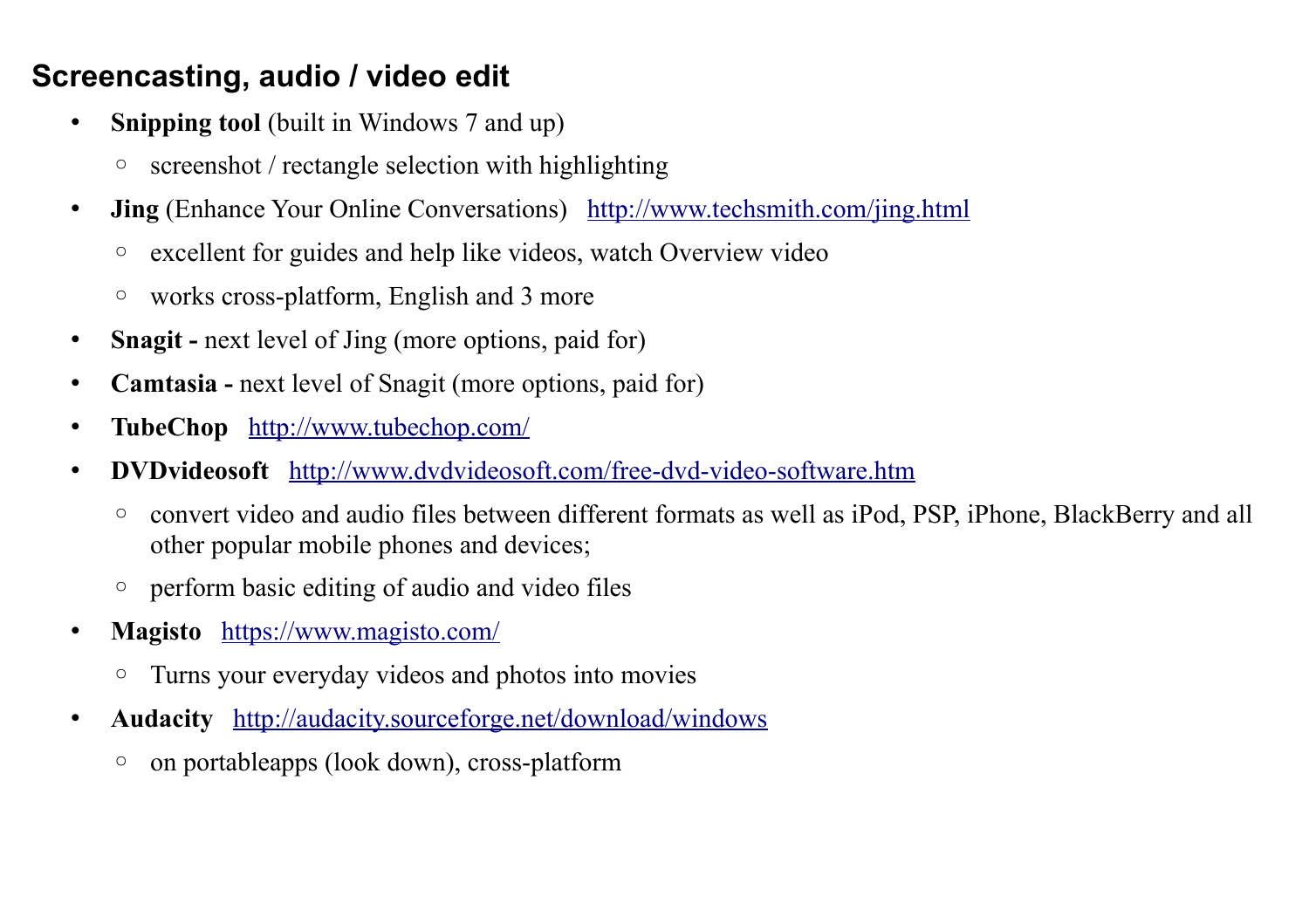## **Little useful tools**

- **Doodle** <http://doodle.com/>
	- calendar availability scheduling, plenty of languages
	- excellent for organising a meeting with more people
- **Titanpad** [https://titanpad.com](https://titanpad.com/)
	- sharing of notes (text only), no login needed
- **Padlet** http://padlet.com
	- like Titanpad, more options (pictures, files, ...)
	- speaks many languages, requires login
- **Tree diagrams and mindmapping brainstorming tools:**
	- **Coggle** [http://coggle.it](http://coggle.it/) youtube channel:<https://www.youtube.com/user/CoggleIt>
	- **Bubbl** <https://bubbl.us/>video:<http://youtu.be/Wl9InWYntac>
	- **XMind** <http://www.xmind.net/>video:<https://www.youtube.com/watch?v=zvR0XzcyQx4>
	- **Popplet** [http://popplet.com](http://popplet.com/)
- **Bouncy Balls!** <https://bouncyballs.org/>
	- monitors noise in the classroom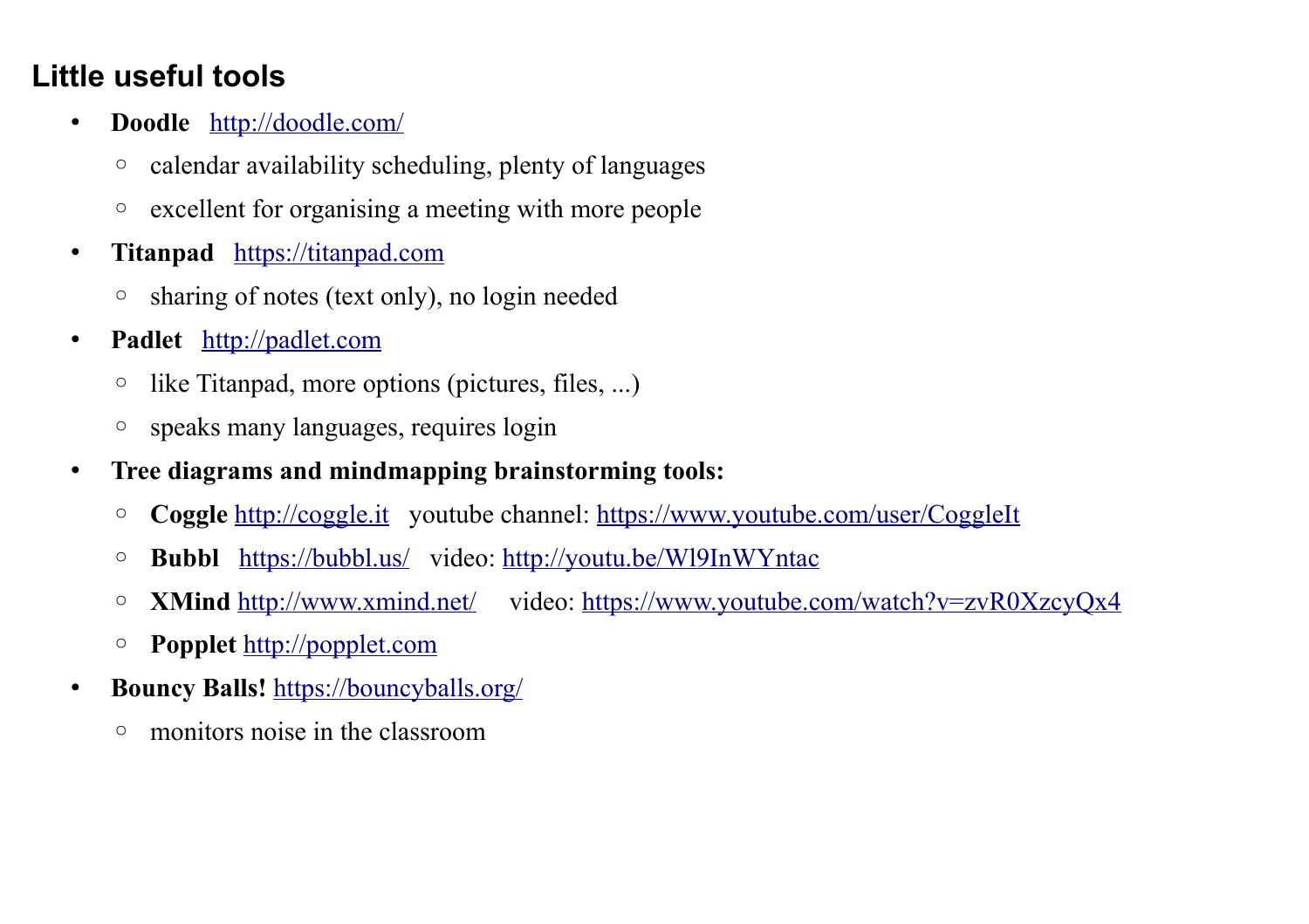#### **Quizzes, games, mobile devices**

- **Kahoot!** <https://getkahoot.com/> <https://youtu.be/b6gER64oFgA>
	- Fun way of instantly playing quizzes on smartphones (not only)
	- speaks many languages
- **Quizizz** <http://quizizz.com/>
	- very similar to Kahoot! can be used for homework
	- all is shown on the device (not on the projector)
- Kahoot vs. Quizizz: <https://www.youtube.com/watch?v=tHlR6uc53Bk>
- **Plickers** <https://www.plickers.com/> [https://www.youtube.com/watch?v=JJgpVrA\\_cEo](https://www.youtube.com/watch?v=JJgpVrA_cEo)
	- similar to Kahoot!, students have paper cards, only the teacher needs a smartphone
- **Tutorials:** [https://aventurasnuevas.files.wordpress.com/2016/02/kahoot-plickers-this-is-language-flipgrid](https://aventurasnuevas.files.wordpress.com/2016/02/kahoot-plickers-this-is-language-flipgrid-quizizz-handouts-for-flanc-2015-scolt-2016.pdf)[quizizz-handouts-for-flanc-2015-scolt-2016.pdf](https://aventurasnuevas.files.wordpress.com/2016/02/kahoot-plickers-this-is-language-flipgrid-quizizz-handouts-for-flanc-2015-scolt-2016.pdf)
- **Quizlet** <https://quizlet.com/>
	- Simple tools that let you study anything, flash-cards, for free, couple of languages
- **Kubbu** <u>http://kubbu.com/</u> (the working environment only in EN)
	- quizzes, crosswords, printouts, etc., limited version for free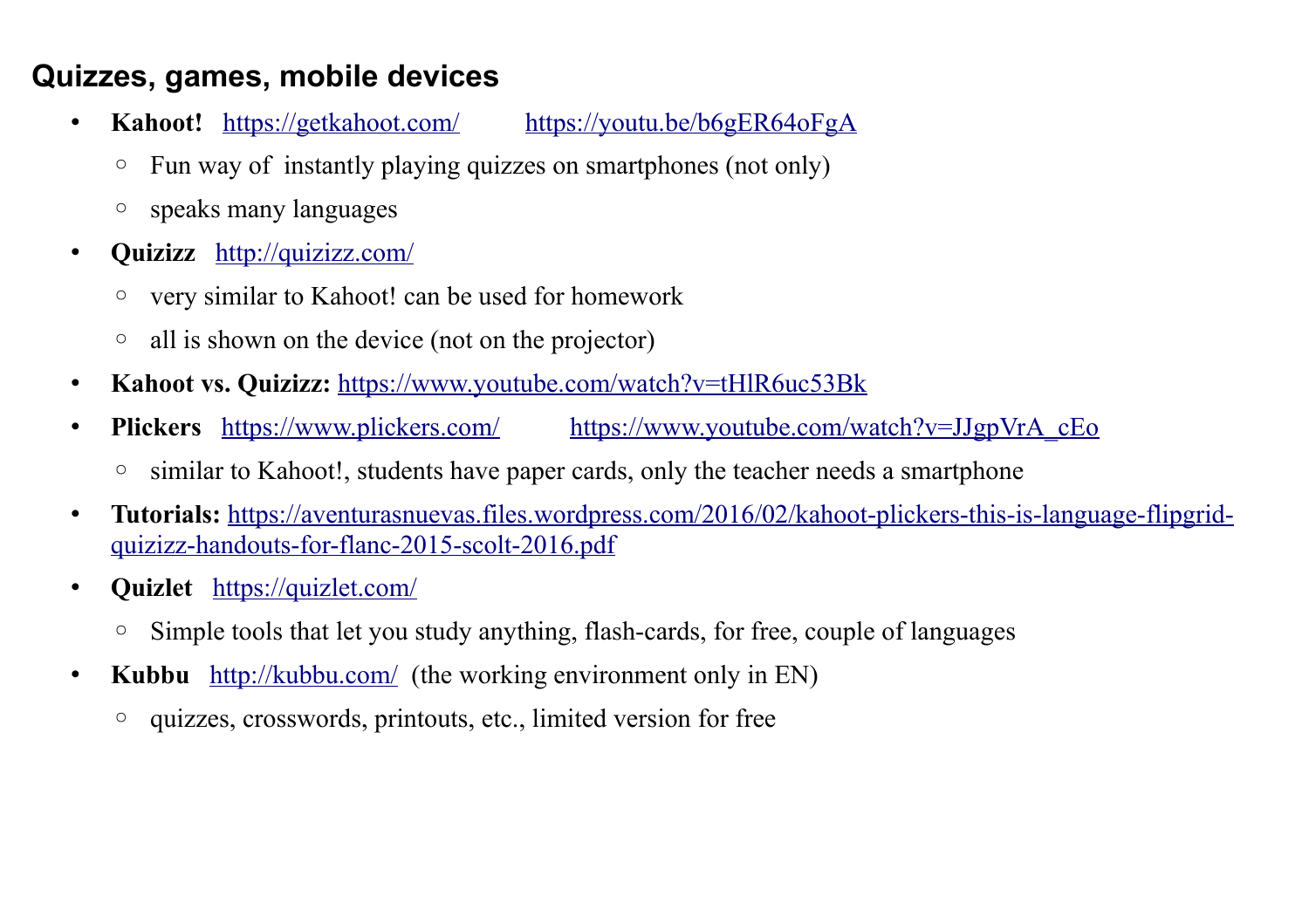- **Seesaw** <http://web.seesaw.me/>
	- empowers students to independently document what they are learning at school
	- free and paid, speaks more languages
- **JigZone** <http://www.jigzone.com/>
	- Upload your photos and make them into jigsaw puzzles that you can share with others
	- Puzzle sizes from 6 to 247 pieces
	- Speaks couple of languages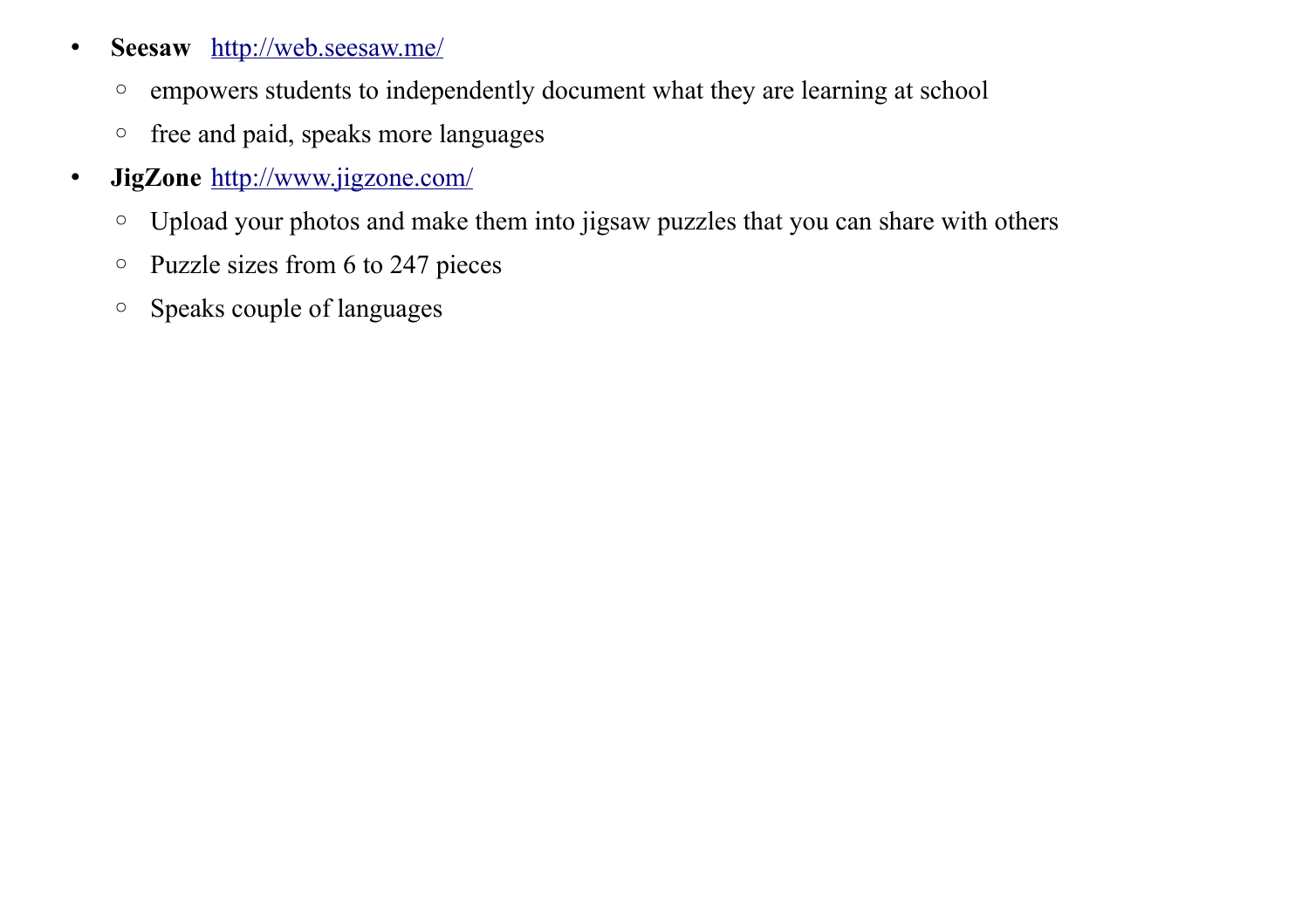# **Creativity**

- **Quiver Vision** <http://quivervision.com/education/>
	- Augmented reality 3D
- **Worditout** [http://worditout.com](http://worditout.com/)
	- webbased tool for creating wordart, wordcloud; good for supporting creativity
- **iVipid** <http://ivipid.com/samples/>
	- Create amazing intros for the video clips of your friend's wedding, a baby shower, birthdays, anniversaries, in minutes
	- Then easily share it with friends and family (via Facebook, Twitter, YouTube, Pinterest, email, or DVD)
- **Makebeliefscomix** <http://www.makebeliefscomix.com/>
	- Comics creation tool, supports creative thinking
	- in EN, no need to login
- **Madmagz** <http://madmagz.com/>
	- webbased tool for creating magazines (rich media)
- **Posters** <https://creativecenter.brother.eu/business-center/business-filter?category=posters&rd=1>
	- printing (or to be printed out) solutions
	- not only posters, but also flash cards, spot the difference, etc.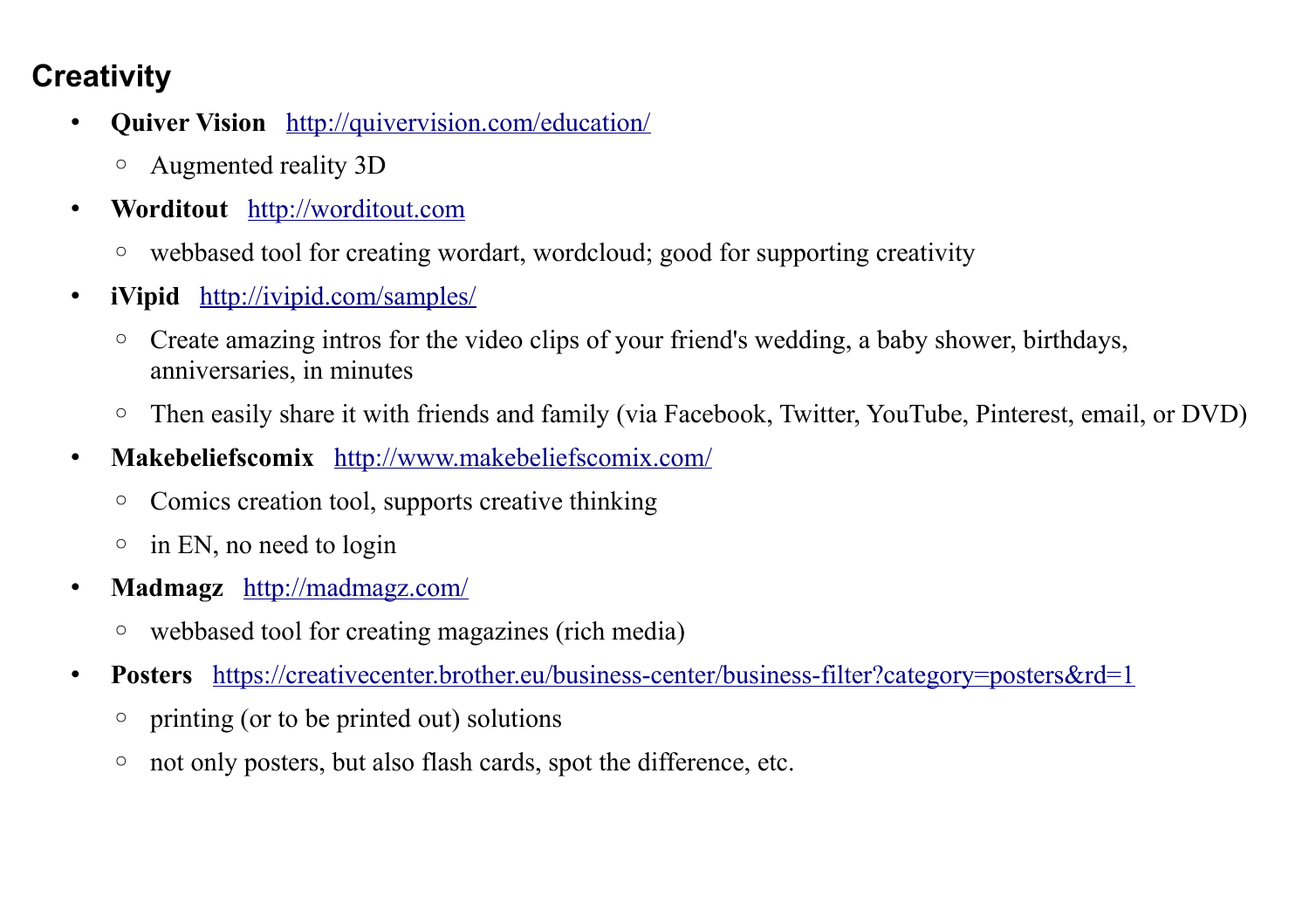# **Small children / Blogging**

- **Class Dojo** [www.classdojo.com](http://www.classdojo.com/)
	- for small kids, speaks many languages
	- works cross-platform, also webbased, smart board friendly
- **Kideos** <http://www.kideos.com/>
	- Videos, documents, audio, photos safe to use with kids
- **Kidblog** [www.kidblog.org](http://www.kidblog.org/)
	- excelent for younger students for writing poems and blog stuff (English only)
	- teacher-moderated, webbased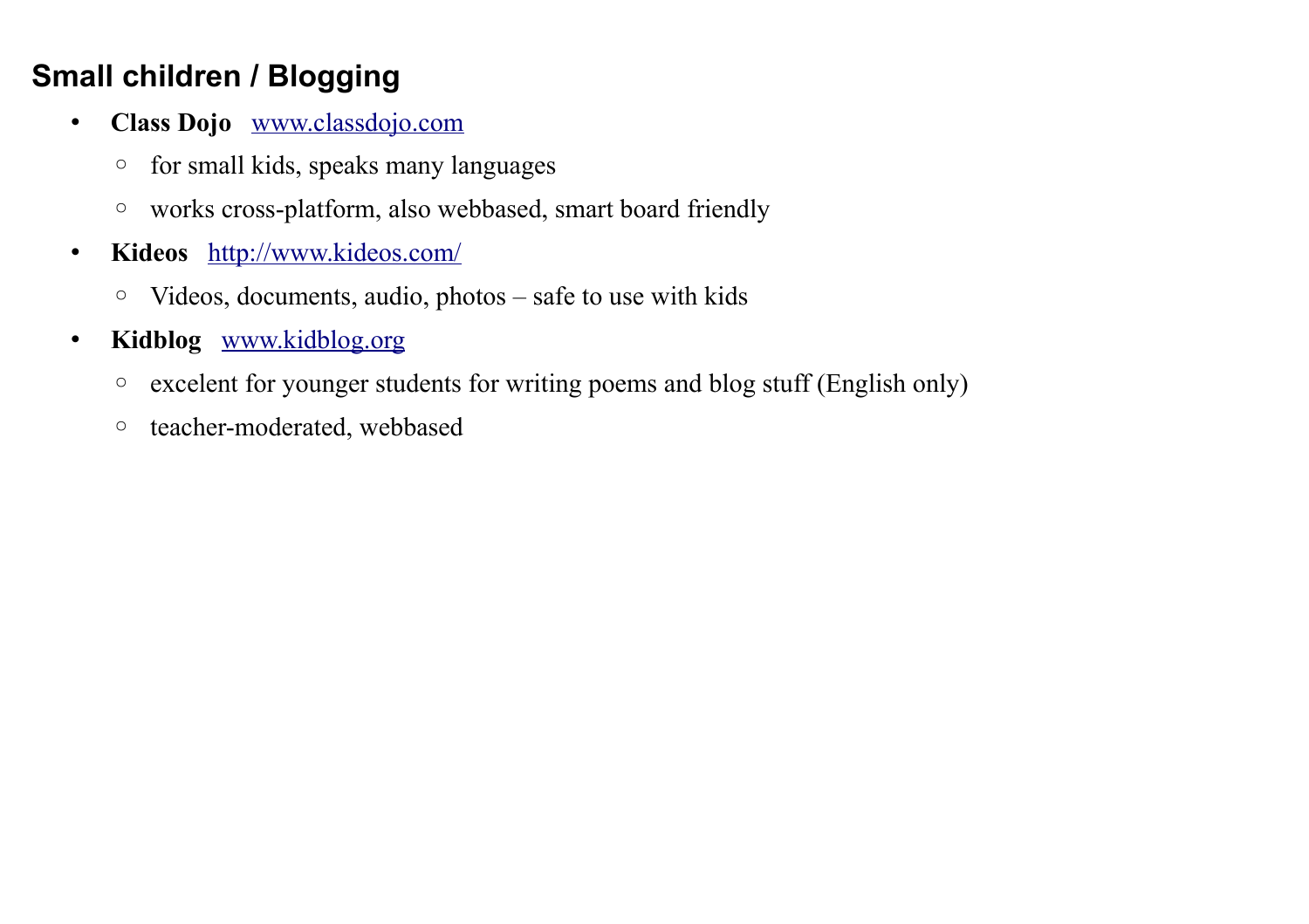#### **Presentation tools**

- **Slideshare** [www.slideshare.net](http://www.slideshare.net/)
	- upload anything, it will be converted to a youtube-like presentation
	- English, Espanol, Portugues, Français, Deutsche
- **Prezi** <http://prezi.com/>
	- create nice presentations including links, pictures, videos
	- all zooming in and out, looks awesome (good to impress others)
	- Speaks more languages
- **Powtoon** (online Powerpoint) <http://www.powtoon.com/>
	- ◦<http://www.youtube.com/watch?v=ldY3USp8I8g>
	- Speaks more languages
- **emaze** (similar to Prezi) <https://www.emaze.com/>
	- speaks major languages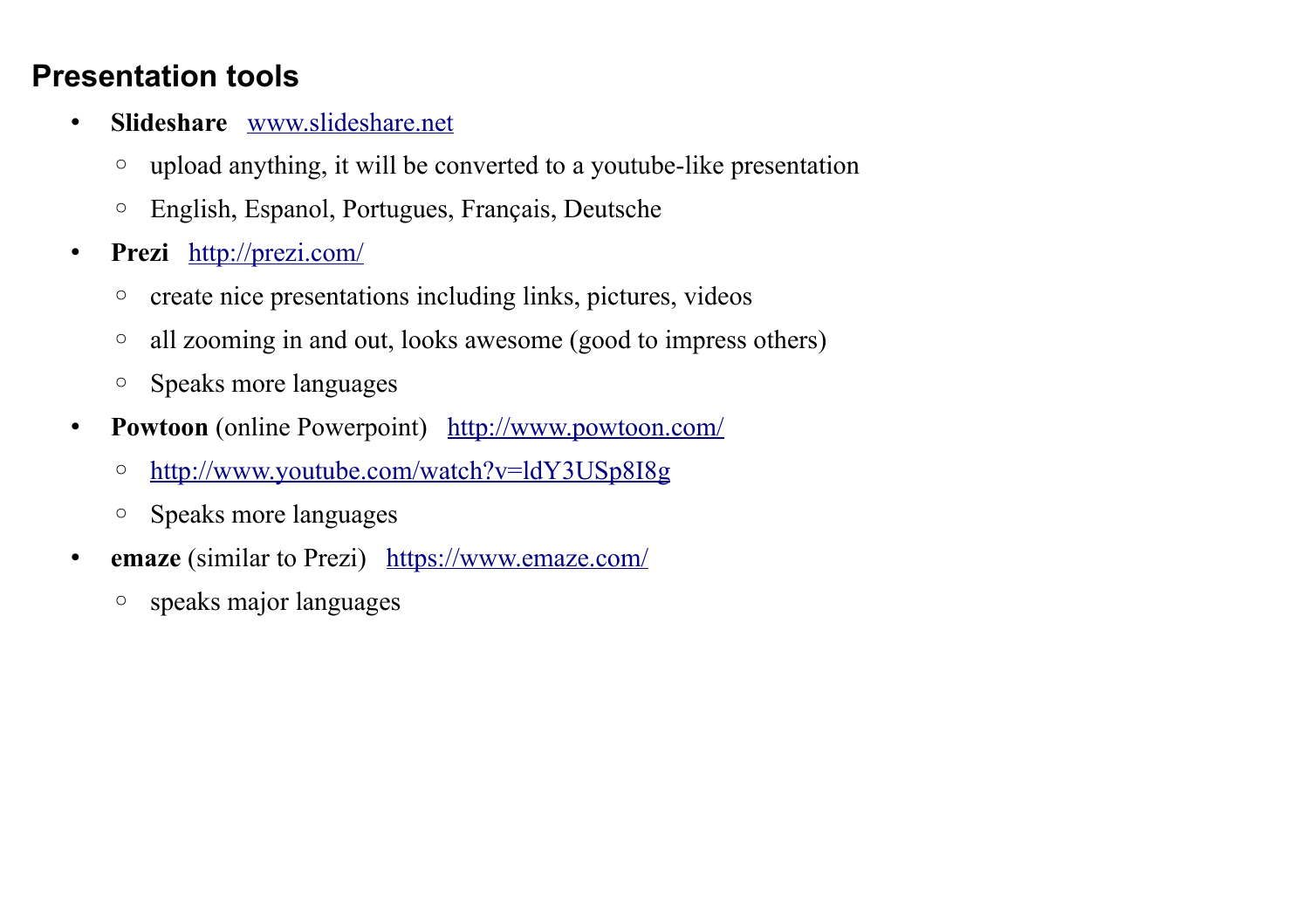## **Learning and teaching English (and other languages)**

- **Bitesize** <http://www.bbc.co.uk/skillswise/english/games>
	- BBC powered website with plenty of games / tutorials / learning / teaching stuff
	- more subjects + languages:<http://www.bbc.co.uk/education/subjects>
- **British Council Learn English** <http://learnenglish.britishcouncil.org/en/>
	- similar to Bitesize
- **BBC Learn English** <http://www.bbc.co.uk/worldservice/learningenglish/>
- **Discovery Education** <http://www.discoveryeducation.com/>
	- multimedia site for educational stuff
- **Howjsay** [http://www.howjsay.com](http://www.howjsay.com/)
	- pronunciation site
- 

#### • **Babbel** <http://www.babbel.com/> **DuoLingo** [https://www.duolingo.com](https://www.duolingo.com/)

- a simple tools for learning languages
- **Free rice** <http://freerice.com/>
	- good way of learning you earn rice and donate it
- **Voscreen** <http://www.voscreen.com/>
	- English learning tool through films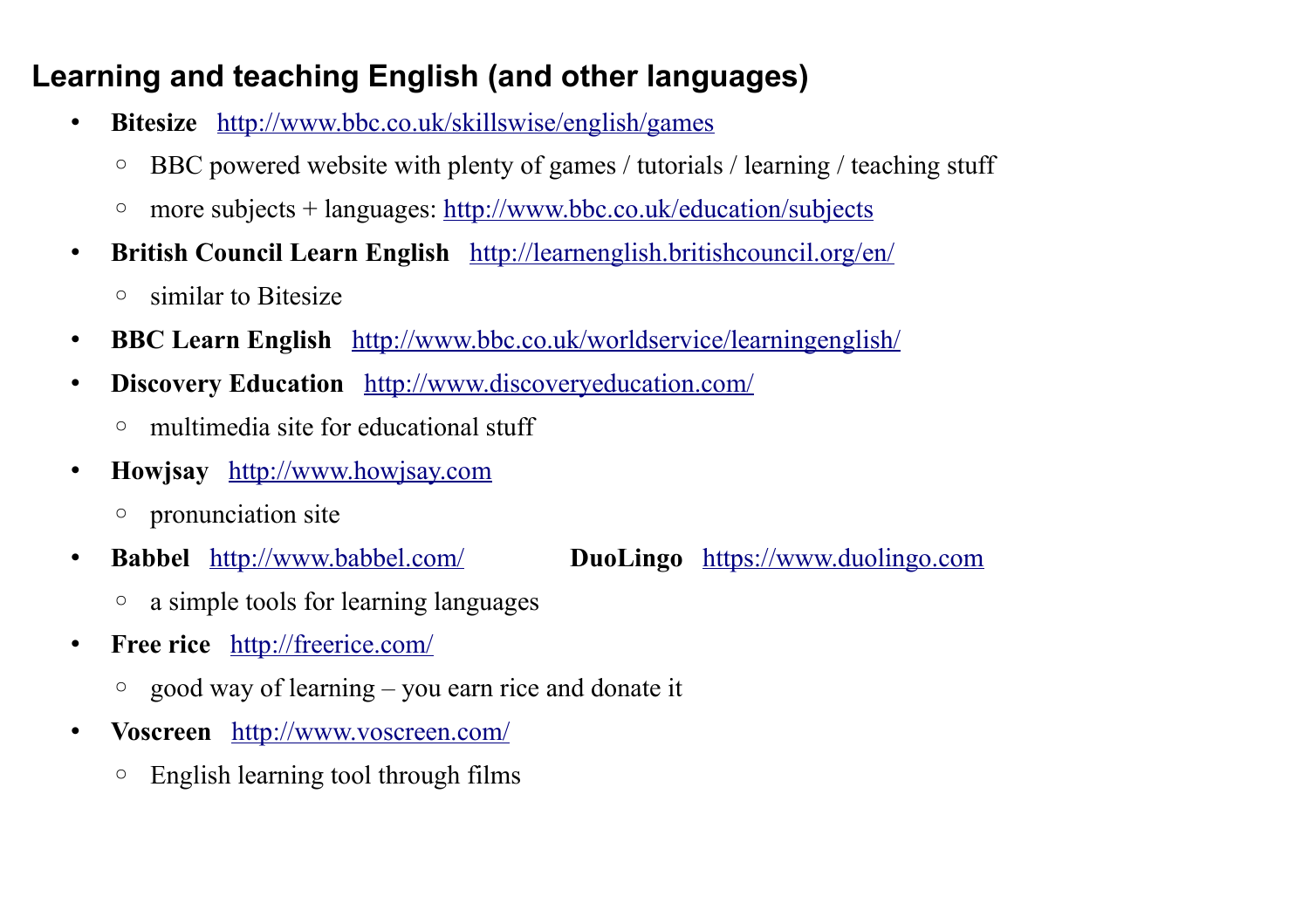### **Document / multimedia conversion**

- **Online OCR**
	- ◦<http://onlineocr.net/>
	- ◦<http://www.free-ocr.com/>
	- these tools are still not very good, unless you pay (or get) professional SW
- **PDF tools:**
	- ◦<http://www.splitpdf.com/>
	- ◦<http://www.mergepdf.com/>
	- <https://www.pdflabs.com/tools/pdftk-the-pdf-toolkit/>
	- PDF Creator:<http://www.pdfforge.org/pdfcreator>
		- virtual printer (saving instead of printing)
- **Zamzar** <http://www.zamzar.com/>
	- converting between various formats online
- **Video downloaders**
	- ◦ [http://offliberty.com](http://offliberty.com/)
	- ○ [http://savefrom.net](http://savefrom.net/) (you can just add "ss" before youtube link: www.ssyoutube.com/.....)
		- not good anymore (asking for money if you want full quality)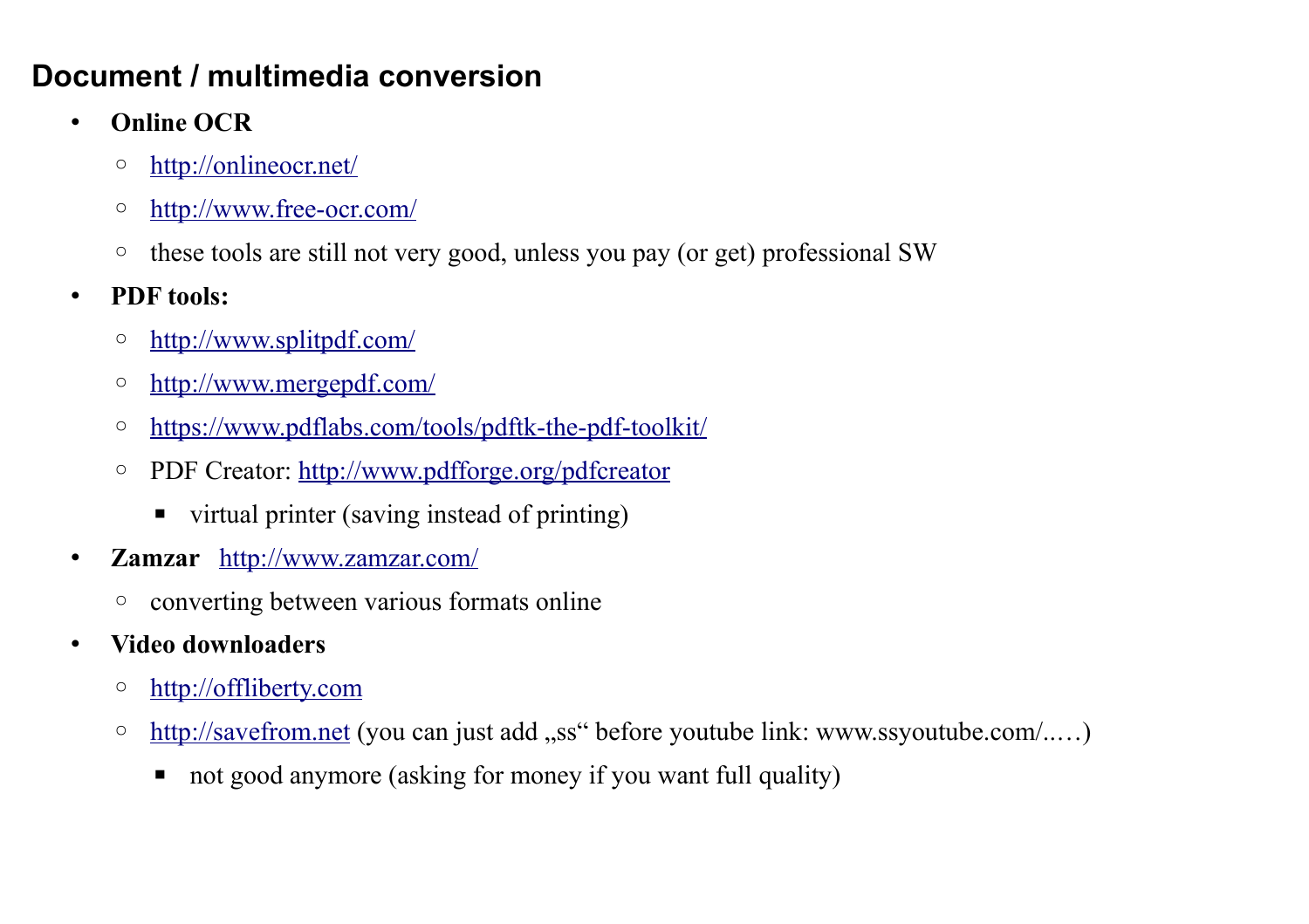## **Remote communication, administration**

- **Skype**
	- works cross-platform, one of many (Facetime on Apple)
- **TeamViewer** <http://www.teamviewer.com/en/index.aspx>
	- remote control of other computers
	- no installation needed on controlled computer (just download and run QuickSupport version)
	- works cross-platform and on smart devices (controls desktop/server from your smartphone easily)
- **iTALC** (Intelligent Teaching And Learning with Computers) <http://italc.sourceforge.net/>
	- a use- and powerful didactical tool for teachers. It lets you view and control other computers in your network in several ways.
	- opensource (free!). In EN, but you can create a language file with translation
	- supports Linux and Windows XP, Vista and 7 and it even can be used transparently in mixed environments
- **LogMeIn**
	- similar to TeamViewer, cloudbased, gives list of computers to control
	- has to be installed on controlled computer, tends to be replaced by online services, yet still very powerful
	- works cross-platform, webbased and on smart devices
- **Chrome Remote Desktop**
	- remotely control through Google Chrome extension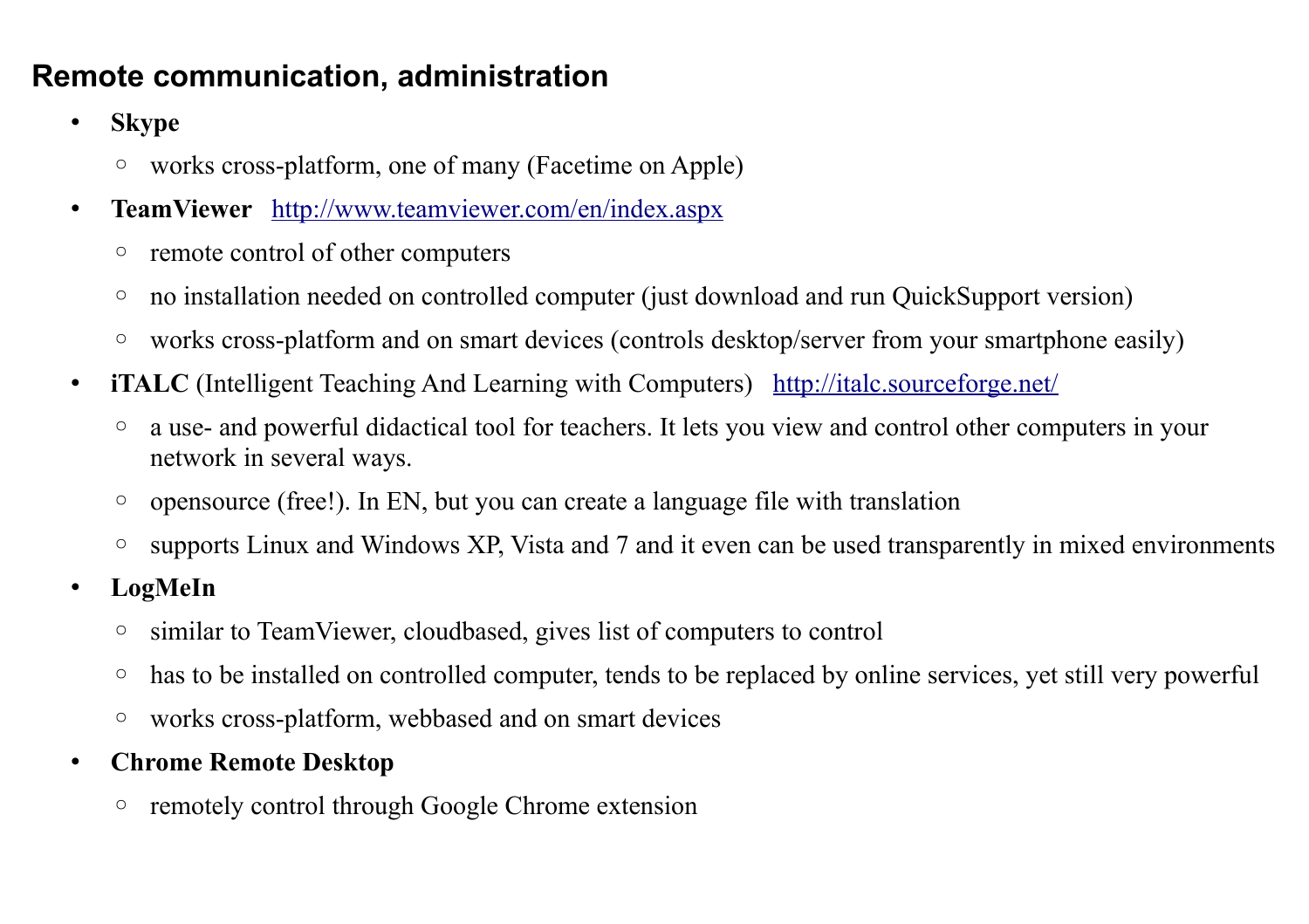### **Web creation tools:**

- **Webnode** [www.webnode.com](http://www.webnode.com/)
	- speaks many languages
- **Weebly** [www.weebly.com](http://www.weebly.com/)
	- online web making tool, includes hosting, speaks many of languages
	- very easy to setup and use even with your own domain
- **Wix** [www.wix.com](http://www.wix.com/)
	- online web making tool like weebly, bit more complex
	- uses HTML5 (make sure your browser is compatible)
	- gives more options, more professional
- **Top 10 builder tools**
	- ◦<http://www.bleepingtech.com/top-10-alternatives-to-weebly-website-builder/>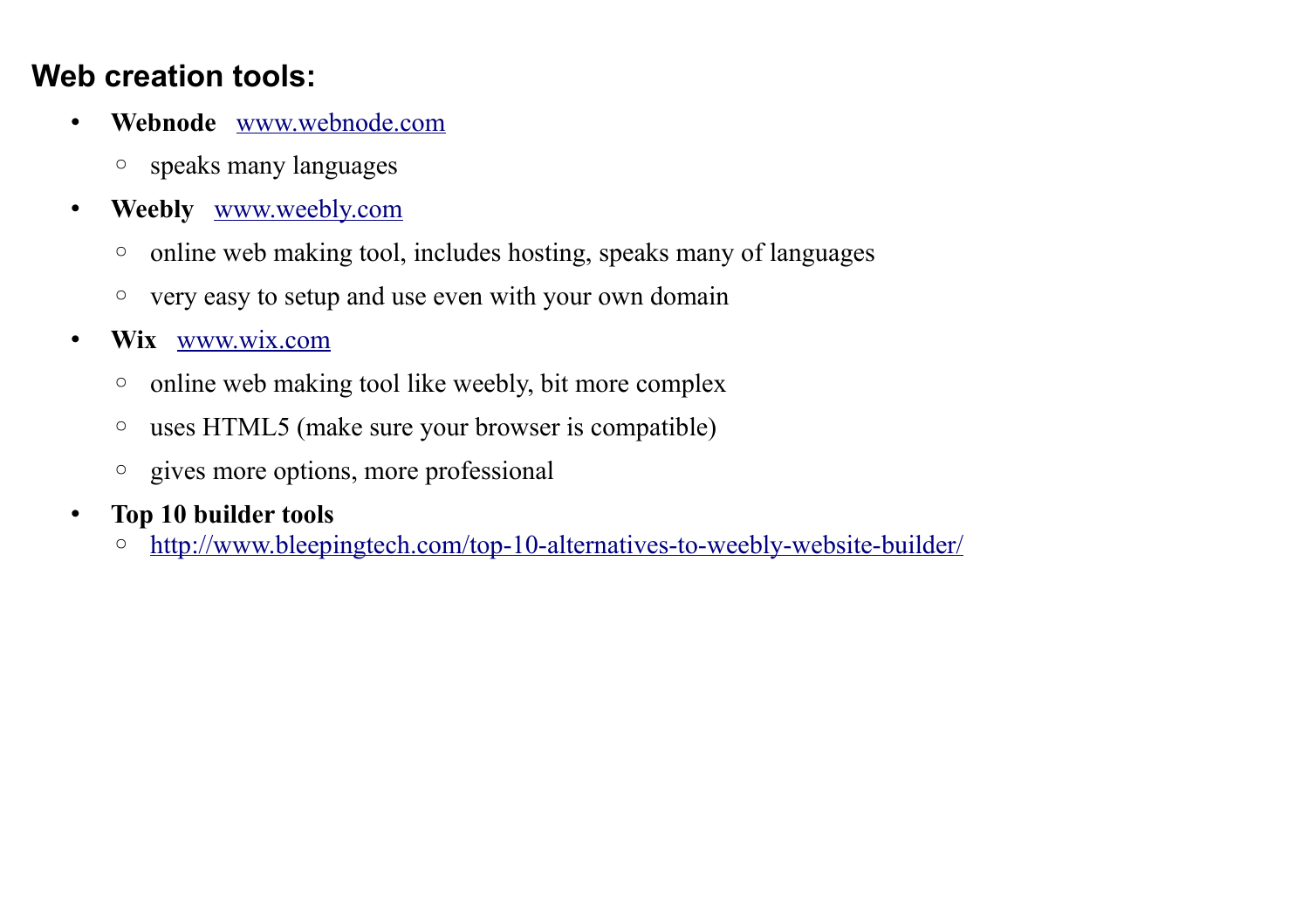# **Online databases of applications / knowledge**

- **Portableapps** [www.portableapps.com](http://www.portableapps.com/)
	- plenty of opensource apps made portable (run from external drive, or even dropbox)
- **Online courses:**
	- ALISON<https://alison.com/>
	- ◦<http://ed.ted.com/>
		- you can create a lesson
		- quizzes, discussions, give resources
- **Khan Academy** <https://www.khanacademy.org/>
	- in various languages
	- ◦<https://www.youtube.com/user/khanacademy>
- **edshelf** <https://edshelf.com/>
	- Find the right educational tools for your needs
	- hundreds of tools; all divided to categories, platforms, etc.
- Database of English learning/teaching sites: <http://www.agendaweb.org/>
- **101 Free Tech Tools for Teachers**
	- 1 hour Youtube video:<https://www.youtube.com/watch?v=BffyLJmMJTM>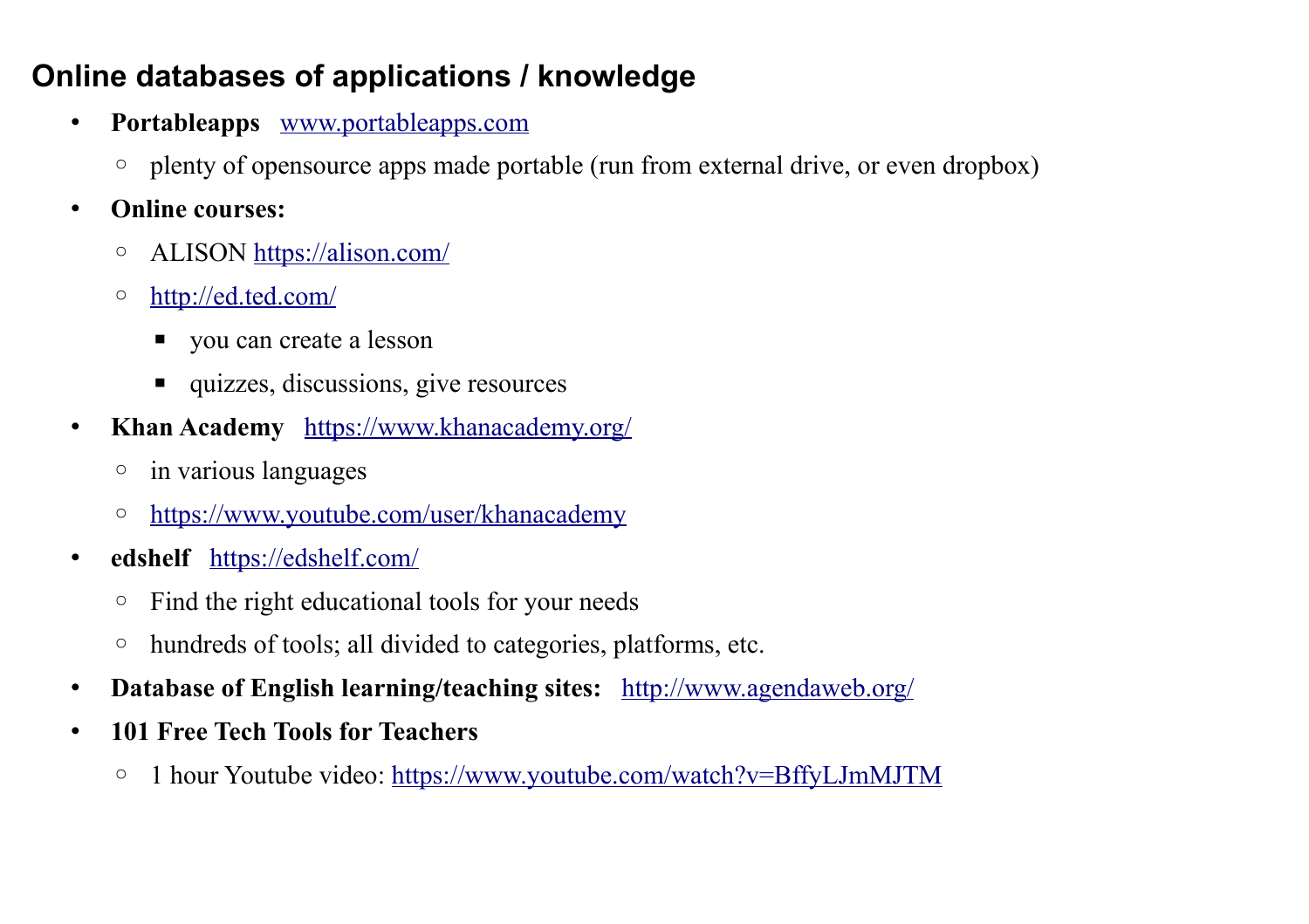# **Links to presentations:**

Methodology:<http://www.slideshare.net/premysl/elearning-basicmethodology> Rich media:<http://www.slideshare.net/premysl/rich-media-13336392> A day made of glass:<https://www.youtube.com/watch?v=PfgmlVxLC9w> Hacked Jeep Cherokee:<https://www.youtube.com/watch?v=MK0SrxBC1xs> Be vigilant (privacy issues):<https://www.youtube.com/watch?v=F7pYHN9iC9I>

#### **You may find useful:**

Units of information:<http://www.slideshare.net/premysl/units-of-information> Vectors vs. Rasters:<http://www.slideshare.net/premysl/vectors-vs-rasters-graphic-formats>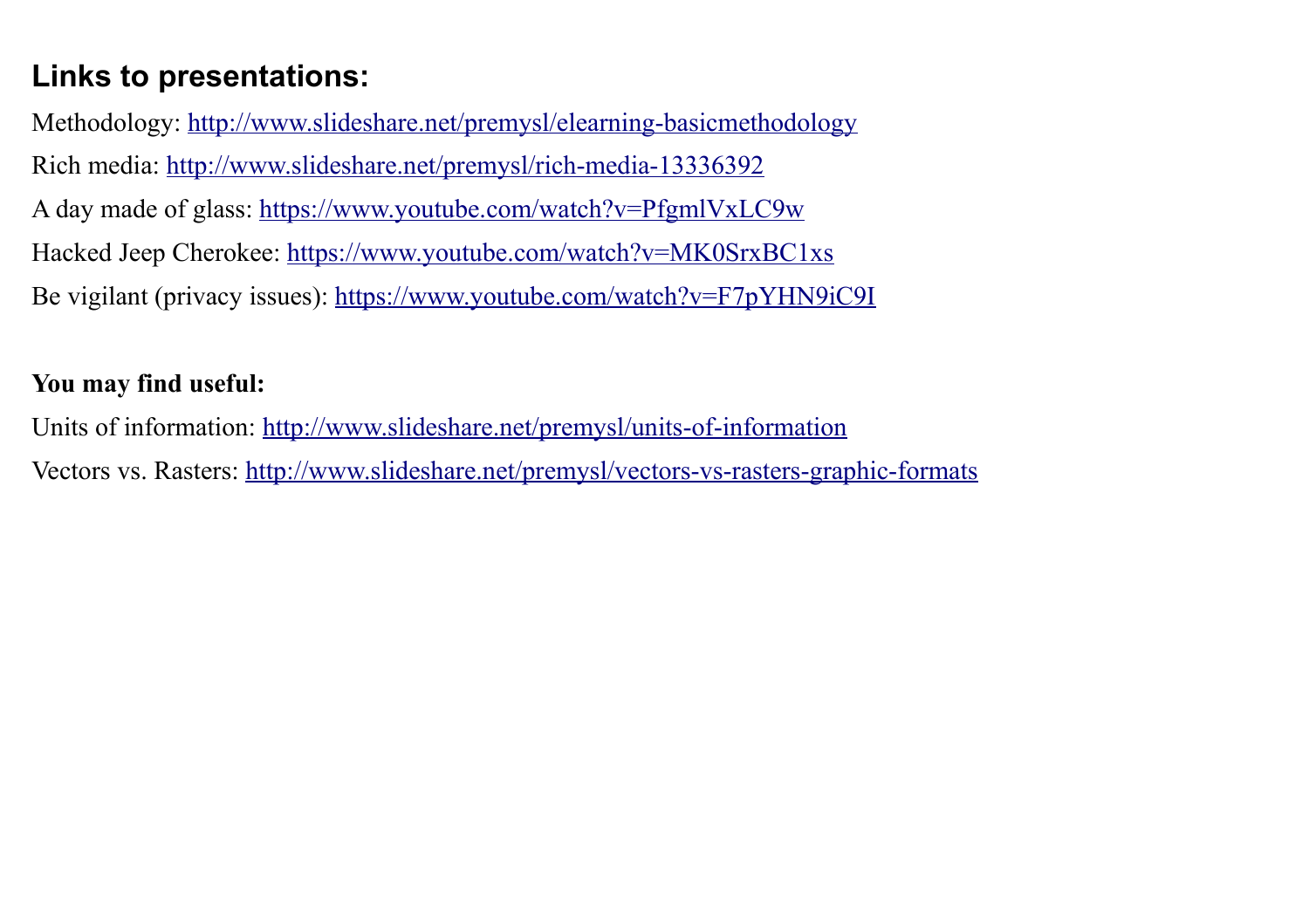# **Coding and logic:**

- **Code.org** <https://code.org/>
	- resource collection of many coding methods and sites
- **Scratch on MIT** <https://scratch.mit.edu/>
	- resource collection of many coding methods and sites
	- you can even program your own game in minutes!
- **Lightbot** [https://lightbot.com](https://lightbot.com/)
	- great site for programming from the basics to advanced in a play-like style
	- webbased
- **Scratch Junior** <https://www.scratchjr.org/>
	- great site for kids programming from the basics to advanced
	- designed for tablets